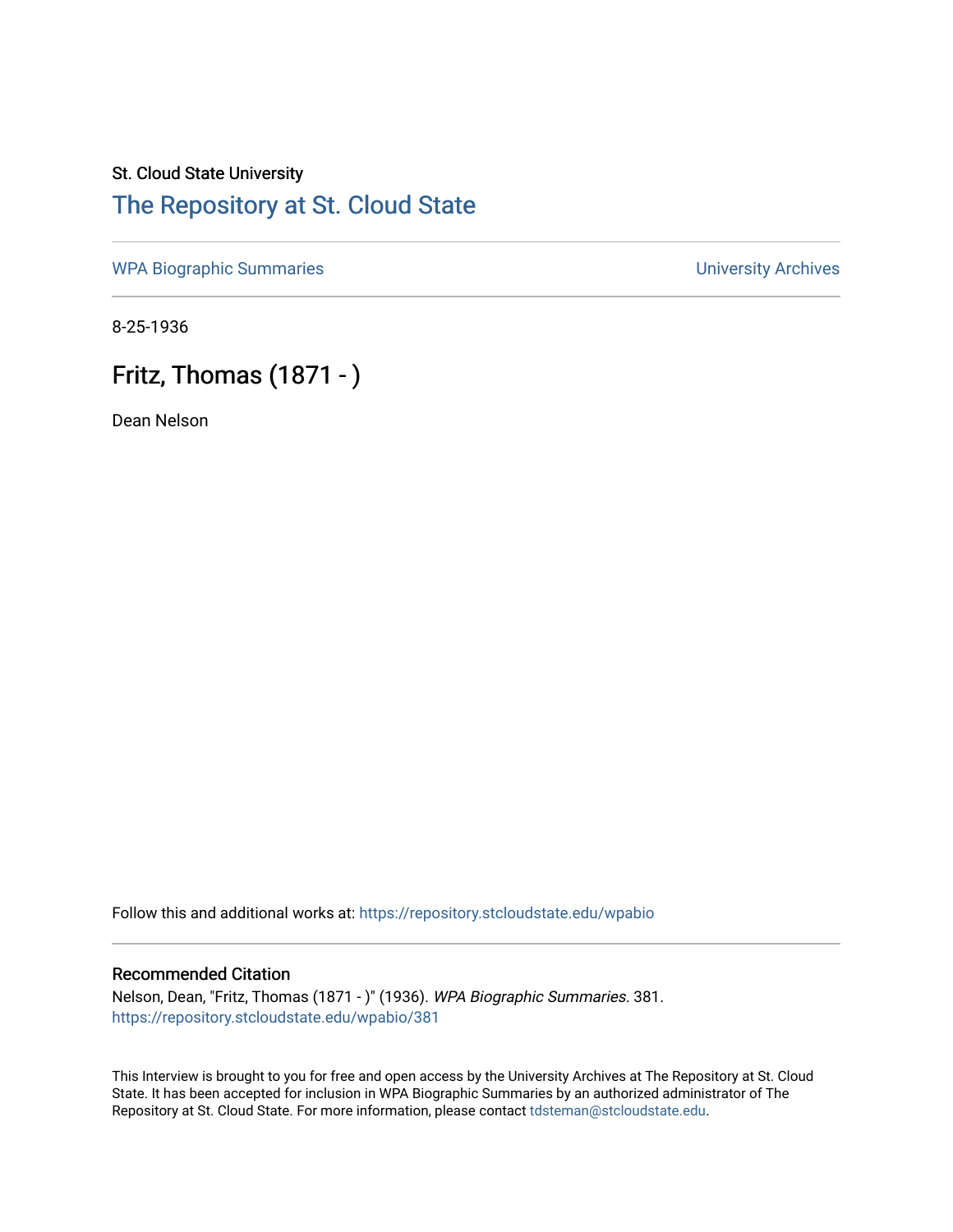$\hat{\mathcal{F}}$  or  $\mathcal{L}$  is

### FRITZ, THOMAS  $P-400$

Pake 3

Thomas Fritz was born in Germany in January 1871. He received his education in Germany and as a young man came to the United States to find employment and better living conditions. He worked as a laborer in America and established his residence in Minnesota. About 1890 he secured a position with the Great Northern Railway Company. He held this position until his death in 1905.

Thomas Fritz married Anna Rohrenbach at Morris, Minnesota June 1896.

Anna Rohrenbach was the daughter of John and Lucy Rohrenbach, born at saint George, Minnesota, June 14, 1871.

At the age of five Anna was taken to Delano, Minnesota by her parents who established residence in that village. Here Anna attended school until four years later when her parents again changed residence to Donnelly, Minnesota.

After her marriage Anna (Rohrenbaoh) Fritz lived at Willmar, Minnesota and in 1919 came to Saint Cloud.

Here she has resided to the present day at 501 Second Street North.

To Thomas and Anna (Rohrenbach) Fritz were born four children, Eleanor, Mary, Thomas and Harold. There are eight grandchildren.

Incidently the town of Saint George, the place of Anna's birth, is one of the "ghost towns" of Minnesota.

> Interviewed: Mrs. Anna Fritz Date: August 25, 1936 By: Deen Nelson

Publication Granted